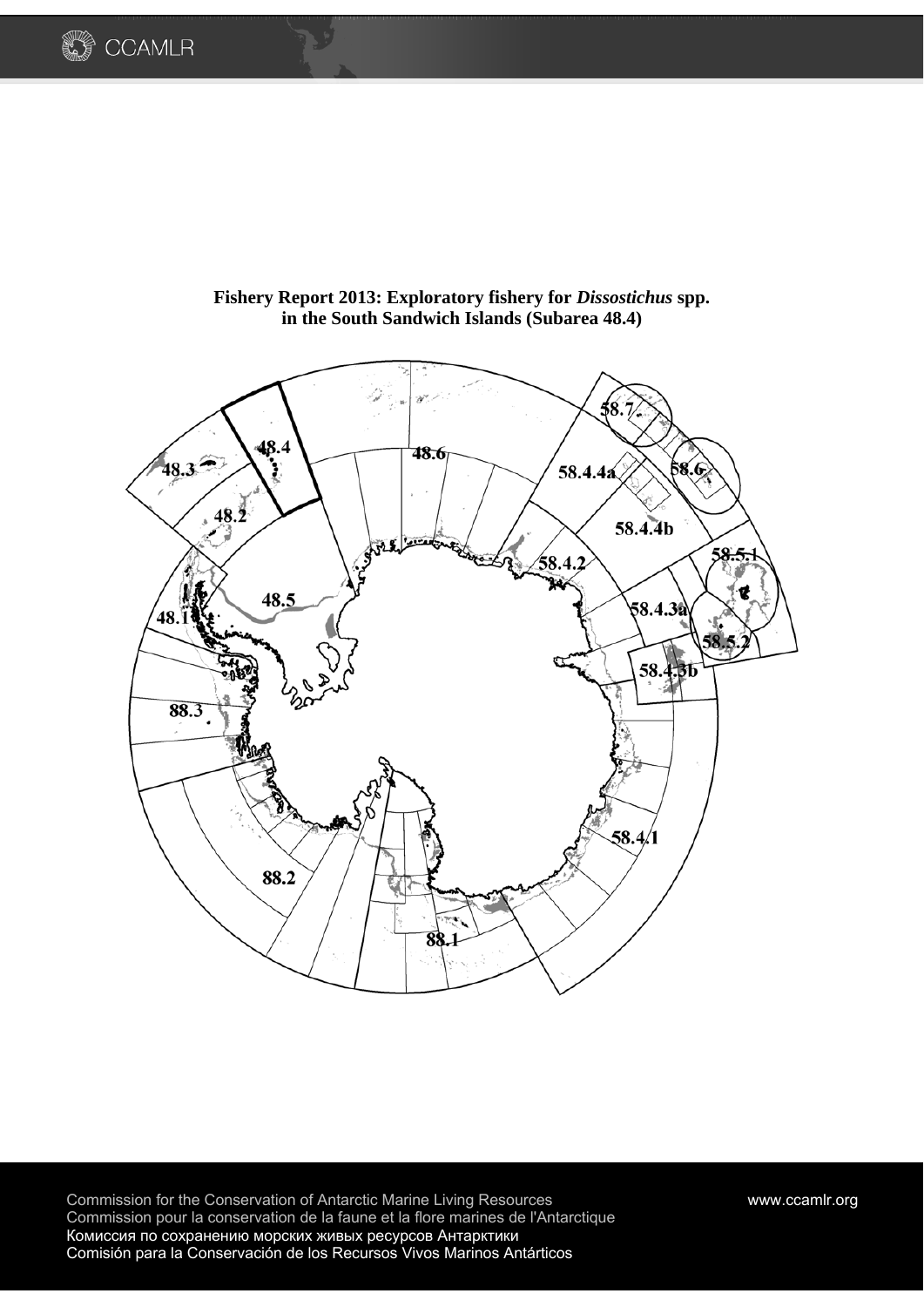## **CONTENTS**

Page

|                                                     | 1              |
|-----------------------------------------------------|----------------|
|                                                     | 1              |
|                                                     | 3              |
|                                                     |                |
|                                                     | 3              |
|                                                     | 3              |
|                                                     | 3              |
|                                                     | $\overline{4}$ |
|                                                     |                |
|                                                     | 7              |
|                                                     | 7              |
|                                                     | 7              |
|                                                     |                |
|                                                     | 8              |
|                                                     | 9              |
|                                                     | 9              |
|                                                     |                |
|                                                     | 9              |
|                                                     | 9              |
|                                                     | 10             |
|                                                     | 10             |
|                                                     |                |
| Current management advice and conservation measures | 10             |
|                                                     |                |
|                                                     | 11             |
|                                                     |                |
|                                                     | 12             |

The map on the cover page shows the management areas within the CAMLR Convention Area, the specific region related to this report is outlined in bold. Depths between 600 and 1 800 m (the 'fishable depths' for *Dissostichus* spp.) are shaded.

Throughout this report the CCAMLR fishing season is represented by the year in which that season ended, e.g. 2013 represents the 2012/13 CCAMLR fishing season (from 1 December 2012 to 30 November 2013).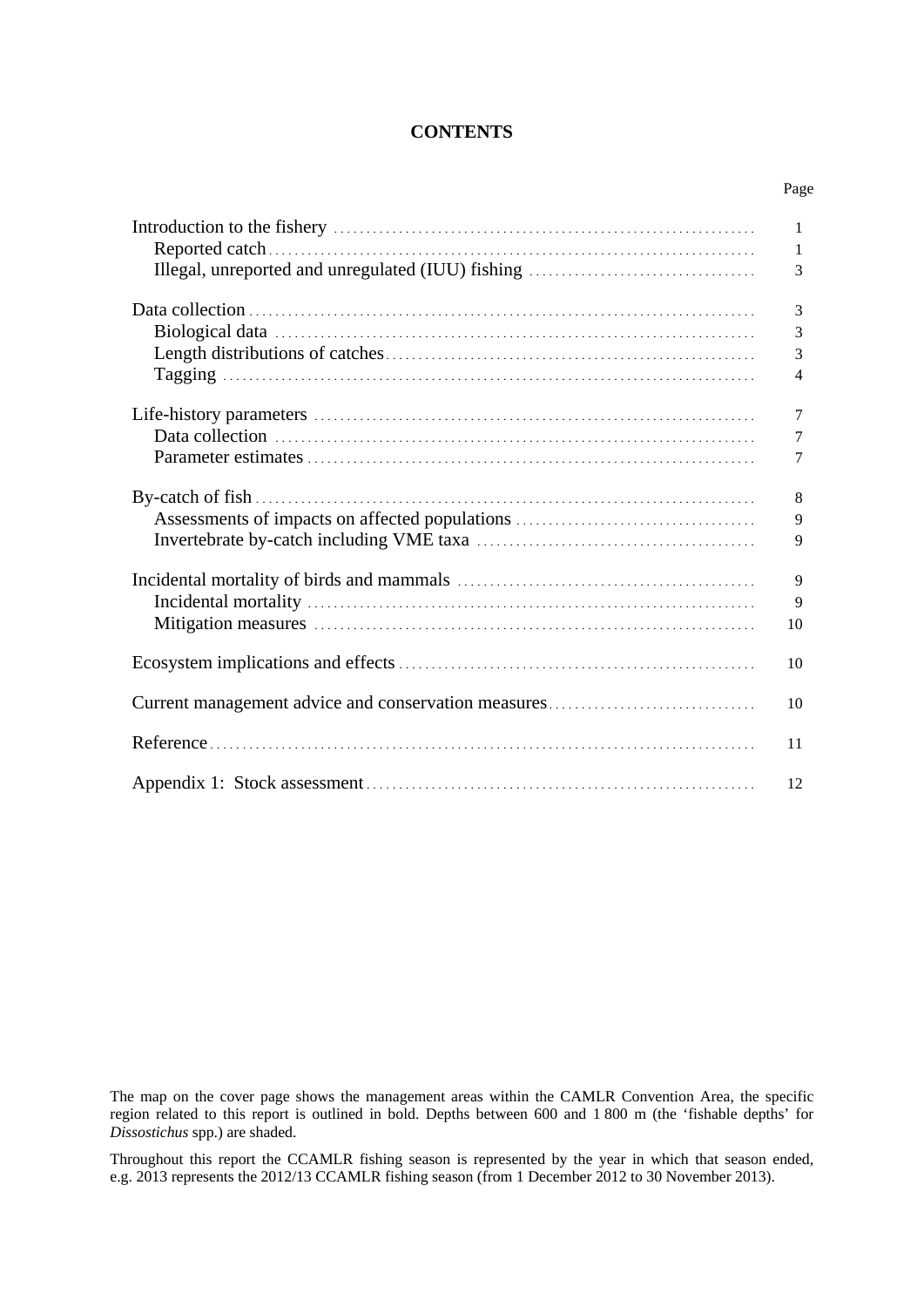# **FISHERY REPORT 2013: EXPLORATORY FISHERY FOR** *DISSOSTICHUS* **SPP. IN THE SOUTH SANDWICH ISLANDS (SUBAREA 48.4)**

## **Introduction to the fishery**

1. This report describes the exploratory longline fishery for Patagonian (*Dissostichus mawsoni*) and Antarctic (*D. eleginoides*) toothfish in Subarea 48.4.

2. The fishery for *D. eleginoides* in Subarea 48.4 was initiated as a new fishery in 1993 following notifications from Chile and the USA (SC-CAMLR-XI, Annex 5, paragraph 6.22), and the adoption of Conservation Measure (CM) 44/XI, which set a precautionary catch limit for *D. eleginoides* of 240 tonnes for that season. Subsequently, the USA withdrew from the fishery and the Chilean longline vessel abandoned fishing after one week of poor catches (SC-CAMLR-XII, Annex 5, paragraph 6.2). In addition, a Bulgarian-flagged longliner fished in November and December 1992 and reported a catch of 39 tonnes of *D. eleginoides* (SC-CAMLR-XII, Annex 5, paragraph 6.1).

3. Licensed longline vessels commenced fishing for *D. eleginoides* in Subarea 48.4 in 1992 and 1993; fishing was then abandoned following poor catches. Fishing resumed in Subarea 48.4 in 2005 with the implementation of the mark–recapture experiment.

4. In 2008, the Commission agreed to dividing Subarea 48.4 into a northern area (Subarea 48.4 North) and a southern area (Subarea 48.4 South) with directed longline fisheries of *D. eleginoides* in Subarea 48.4 North and *Dissostichus* spp. in Subarea 48.4 South (Figure 1).

5. In 2013 the catch of *D. eleginoides* was limited to 63 tonnes in Subarea 48.4 North, and the targeting of *D. mawsoni* was prohibited. Any *D. mawsoni* that were retained counted against the catch limit of *Dissostichus* spp. in Subarea 48.4 South. In Subarea 48.4 South, the total catch of *Dissostichus* spp. was limited to 52 tonnes.

6. In 2013 the Commission agreed to change the management regime in the subarea for the coming seasons and agreed to remove the northern and southern area boundaries and instead have separate catch limits for *D. eleginoides* and *D. mawsoni* in the entire subarea.

### **Reported catch**

7. In 2013, one New Zealand-flagged vessel and one UK-flagged vessel fished in this subarea; their combined catches are set out in Table 1. In 2013, the total combined catch was 112 tonnes (72 tonnes of *D. eleginoides* and 40 tonnes of *D. mawsoni*), comprising 62 tonnes in Subarea 48.4 North and 50 tonnes in Subarea 48.4 South. Subarea 48.4 North closed on 4 April when the reported catch reached 98% of the catch limit.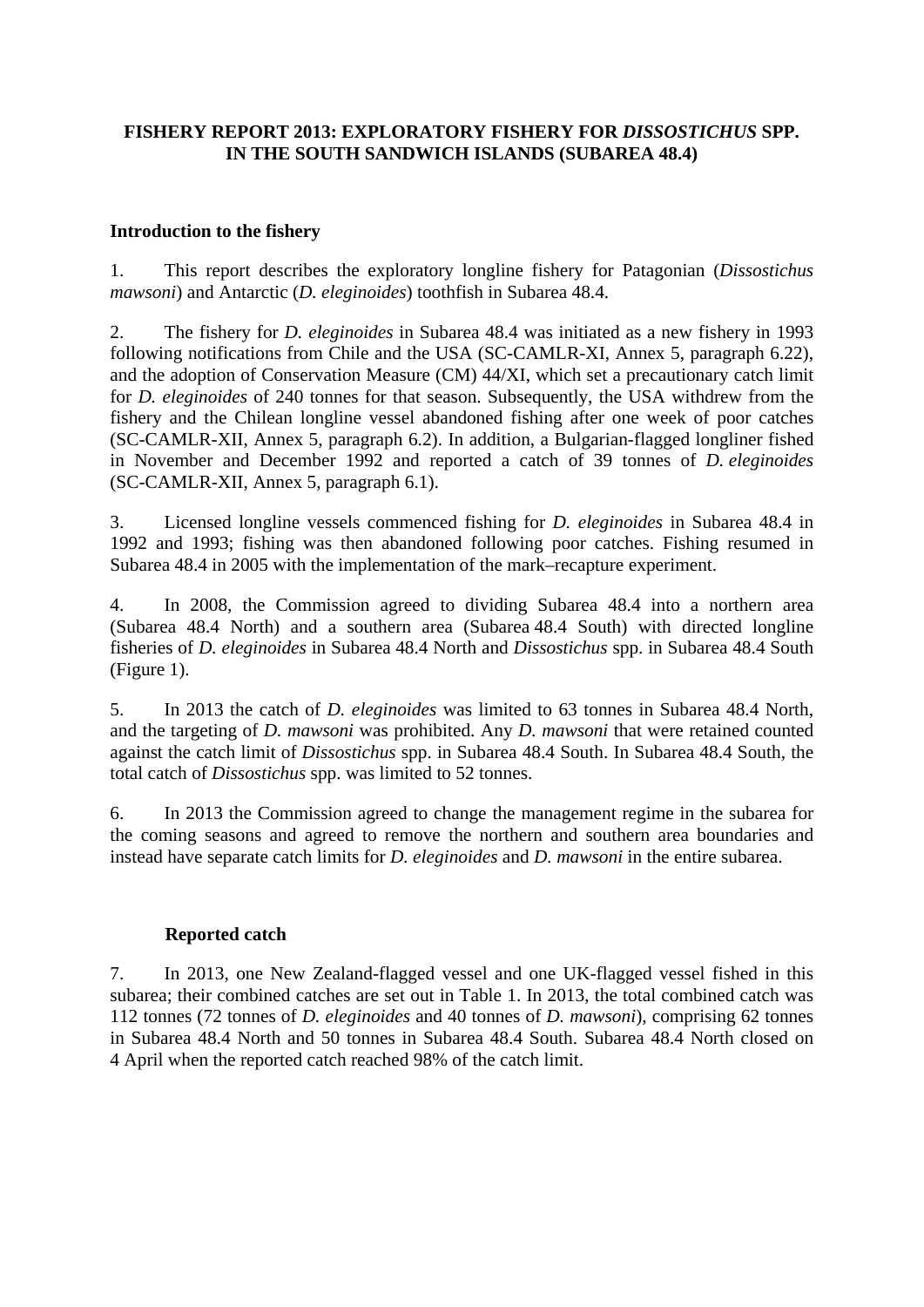

Figure 1: Positions of the boundaries<br>of the northern area of the northern area (Subarea 48.4 North) and southern area (Subarea 48.4 South) in Subarea 48.4. The 1 000 m depth contour is indicated.

Table 1: Catch history for *Dissostichus* spp. in Subarea 48.4 for the past 10 years (Subarea 48.4 North and Subarea 48.4 South combined). (Source: STATLANT data for past seasons, catch and effort reports for current season and past reports for IUU catch.)

| Season   | Catch limit     | Reported catch (tonnes) | Estimated IUU catch |       |          |
|----------|-----------------|-------------------------|---------------------|-------|----------|
| (tonnes) |                 | D. eleginoides          | D. mawsoni          | Total | (tonnes) |
| 2004     | 28 <sup>a</sup> | 0                       | 0                   | 0     |          |
| 2005     | 100             | 27                      | 0                   | 27    |          |
| 2006     | 100             | 18                      | 0                   | 19    |          |
| 2007     | 100             | 54                      | 0                   | 54    |          |
| 2008     | 100             | 98                      | 0                   | 98    |          |
| 2009     | 150             | 74                      | 59                  | 133   |          |
| 2010     | 116             | 57                      | 56                  | 114   |          |
| 2011     | 70              | 39                      | 15                  | 54    |          |
| 2012     | 81              | 55                      | 22                  | 78    |          |
| 2013     | 115             | 72                      | 40                  | 112   |          |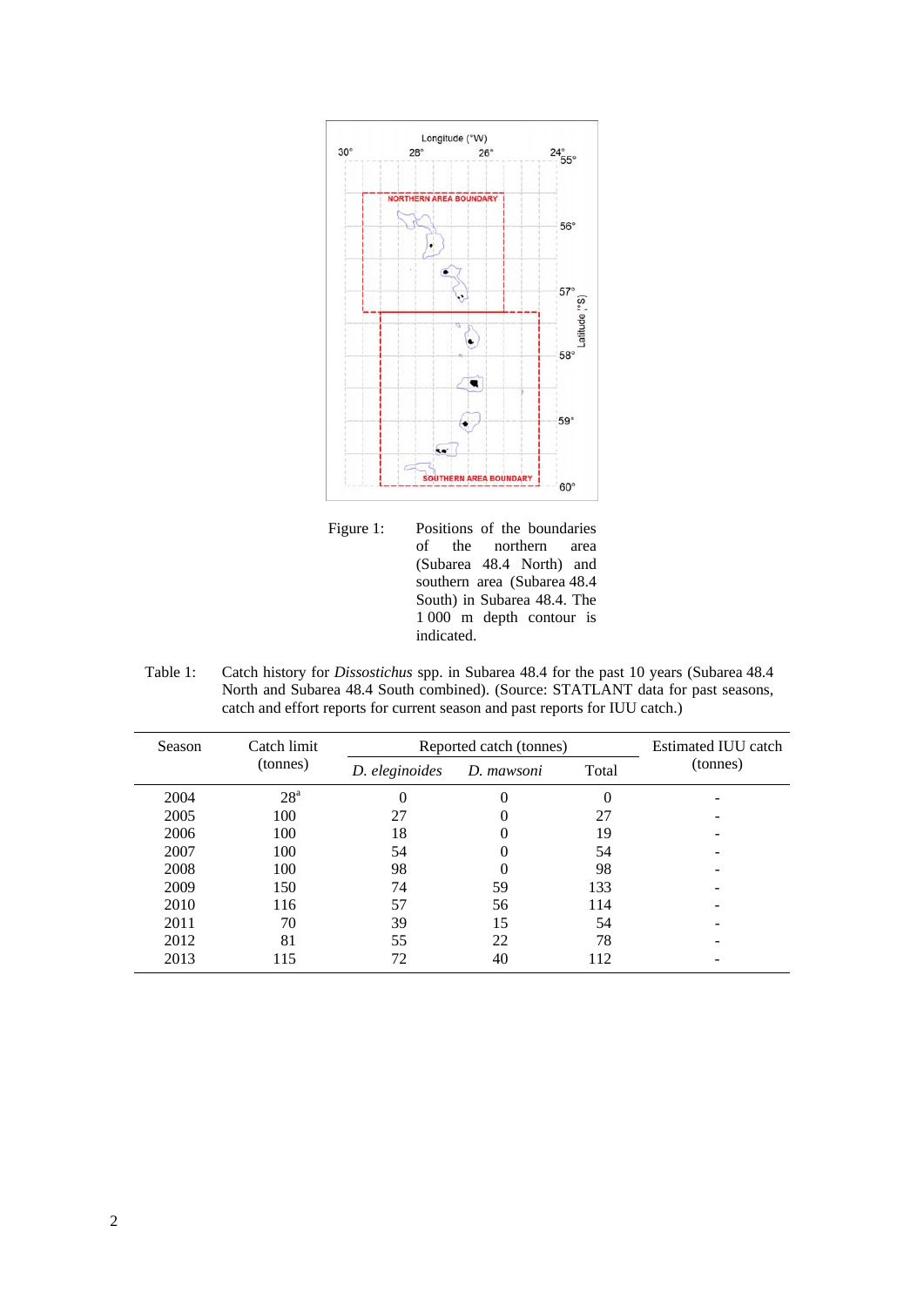### **Illegal, unreported and unregulated (IUU) fishing**

8. Data on potential IUU fishing in this subarea is limited to sightings from licenced vessels, which are only present for short periods annually. These vessels have not detected IUU activity in the subarea (Table 1).

### **Data collection**

9. Catch limits for CCAMLR's fisheries for *D. mawsoni* and *D. eleginoides* for the 'assessed' fisheries in Subareas 48.3, 88.1 and 88.2 and Division 58.5.2 are set using fully integrated assessments; more basic approaches are used for the 'data-poor' fisheries (in Subarea 48.6 and in Area 58 outside the exclusive economic zones (EEZs)). The management of these data-poor fisheries has been a major focus of attention in CCAMLR in recent years after the acknowledgement that commercial fishing by itself had resulted in too few data to develop a full assessment of the targeted stocks in these areas. CCAMLR has developed a framework for designing and undertaking research fishing designed to lead to an assessment of these toothfish stocks in the short to medium term, established under the provisions of CM 41-01. This research planning framework has three phases: prospecting phase, biomass estimation phase and assessment development phase, with a set of decisions and review for the progression between stages.

### **Biological data**

10. The collection of biological data is conducted as part of the CCAMLR Scheme of International Scientific Observation; for fisheries targeting *D. mawsoni* and *D. eleginoides,*  biological data collection includes representative samples of length, weight, sex and maturity stage, as well as collection of otoliths for age determination of the target and most frequently taken by-catch species.

### **Length distributions of catches**

11. The length-frequency distributions of *D. mawsoni* and *D. eleginoides* caught in this fishery are presented in Figure 2 for all years in which the number of that species measured was more than 150 fish. These length-frequency distributions are unweighted (i.e. they have not been adjusted for factors such as the size of the catches from which they were collected). The interannual variability exhibited in the figure may reflect differences in the fished population but is also likely to reflect changes in the gear used, the number of vessels in the fishery and the spatial and temporal distribution of fishing.

12. The length-frequency distribution of *D. eleginoides* caught in Subarea 48.4 shows a shifting mode from 80–100 cm at the beginning of the time series to 125–140 cm in the most recent season (Figure 2a). A second mode of smaller fish (60–80 cm) becomes evident in 2009 and persists throughout the remainder of the time series, indicating a recruitment pulse.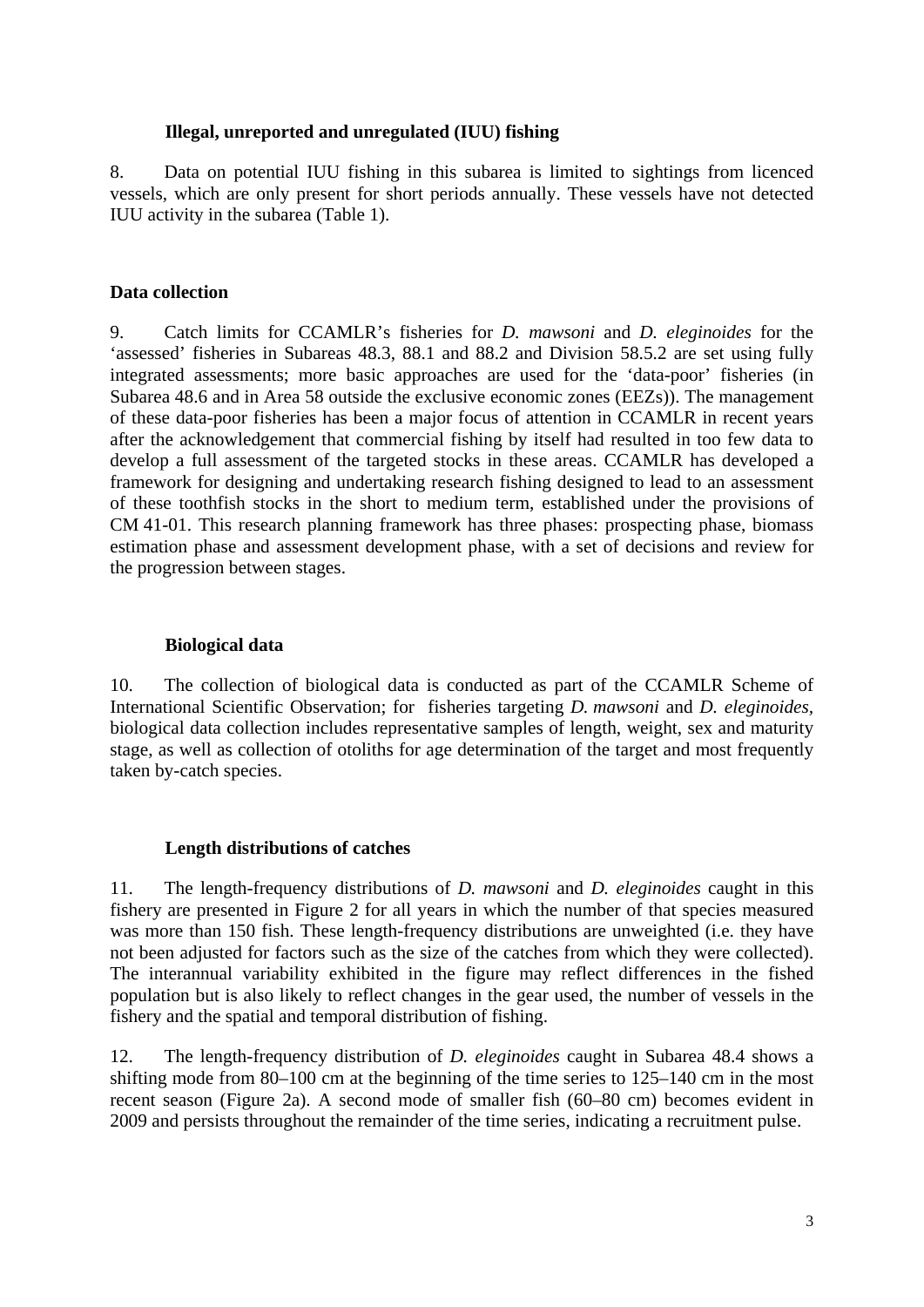13. The length-frequency distribution of *D. mawsoni* shows a single strong mode at 140–160 cm and does not show a clear progression between years, and small fish (<100 cm) are only evident in the most recent season (Figure 2b).

# **Tagging**

14. Since 2012, vessels have been required to tag and release *Dissostichus* spp. at a rate of five fish per tonne of green weight caught (Table 2). The tag-overlap statistic estimates the representative similarity between the size distributions of those fish that are tagged by a vessel and of all the fish that are caught by that vessel. Each vessel catching more than 10 tonnes of each species of *Dissostichus*, is required to achieve a minimum tag-overlap statistic<sup>1</sup> of 60% (Annex 41-01/C).

15. In 2005, the UK conducted a pilot tagging program using a longline fishing vessel. All vessels which have fished in Subarea 48.4 have exceeded the minimum tagging rate.

16. Following the pilot study, the Commission agreed to a mark–recapture experiment in Subarea 48.4 between 2006 and 2008, with fishing conducted in accordance with CM 24-01 (CCAMLR-XXIV, paragraphs 11.46 and 11.47; SC-CAMLR-XXIV, paragraphs 4.113 to 4.117). The experiment resulted in a CASAL assessment of toothfish in Subarea 48.4 North in 2009 and subsequent annual updates (2010–2013).

17. To date a total of 815 *D. mawsoni* have been tagged with 37 recaptured (Table 3a) and 2 945 *D. eleginoides* have been tagged with 212 recaptured (Table 3b).

1

<sup>1</sup> The tag-overlap statistic estimates the similarity in size distributions of fish that are tagged and all fish caught by a vessel (Annex 41-01/C, footnote 3).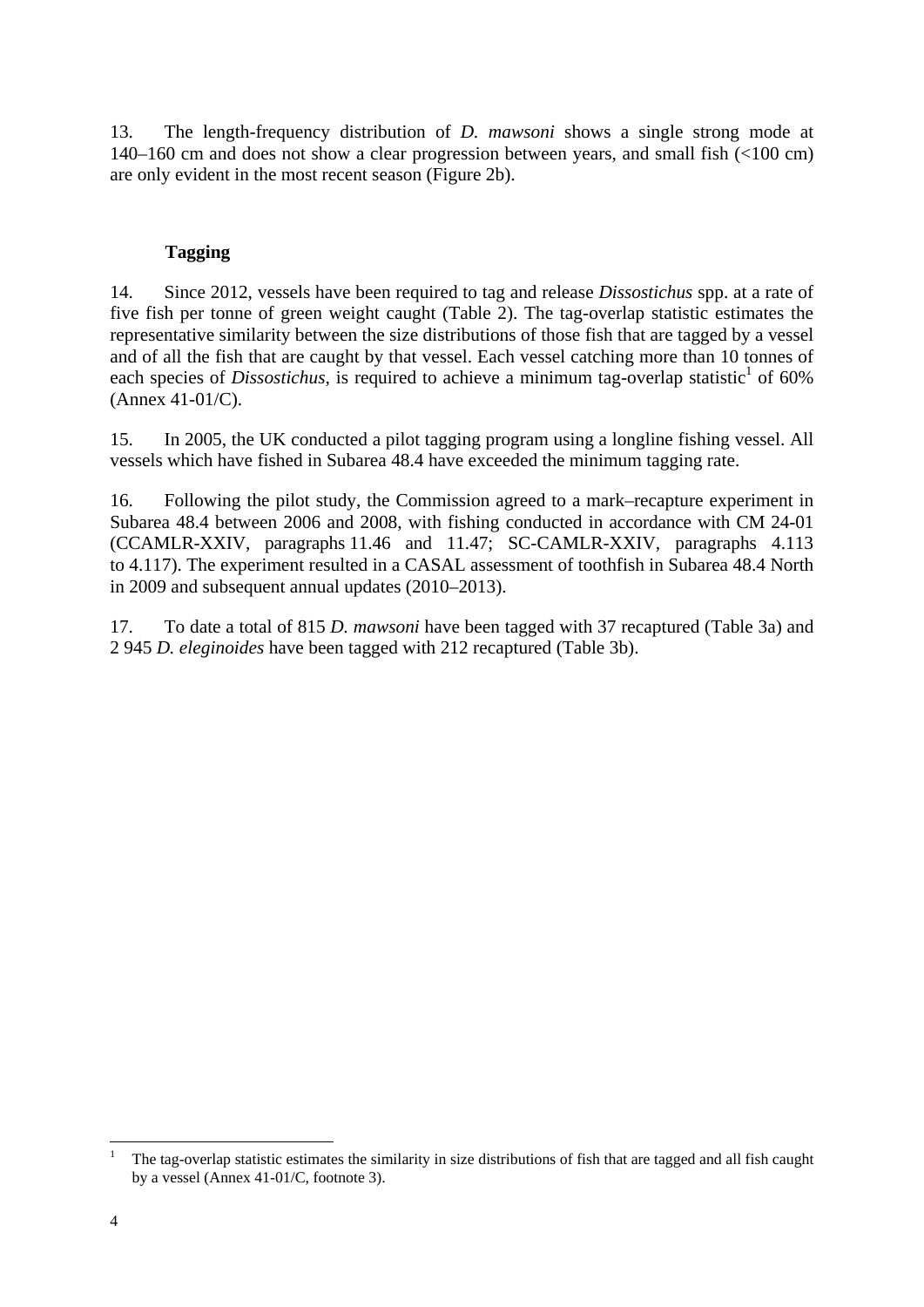

Figure 2: Annual length-frequency distributions for (a) *Dissostichus mawsoni* and (b) *D. eleginoides* in Subarea 48.4. The number of hauls from which fish were measured (N) and the number of fish measured (n) in each year are provided. Note: length-frequency distributions are only presented for those years/SSRUs in which the number of fish measured was >150.

| Table 2: | Annual tagging rate, reported by vessel, operating in the exploratory fishery for <i>Dissostichus</i> spp. in |
|----------|---------------------------------------------------------------------------------------------------------------|
|          | Subarea 48.4.                                                                                                 |

| <b>Flag State</b>     | Vessel name                           | Season |      |      |            |      |            |      |      |            |
|-----------------------|---------------------------------------|--------|------|------|------------|------|------------|------|------|------------|
|                       |                                       | 2005   | 2006 | 2007 | 2008       | 2009 | 2010       | 2011 | 2012 | 2013       |
| New Zealand<br>UK     | San Aspiring<br><b>Argos Froyanes</b> |        | 7.9  | 5.2  | 5.1<br>5.2 | 5.8  | 5.4<br>5.5 | 5.8  | 6.5  | 6.5<br>5.1 |
| UK                    | Argos Georgia                         |        |      |      |            | 5.4  |            | 5.7  | 5.2  |            |
| UK                    | Argos Helena                          | 1.6    | 7.2  | 6.4  |            |      |            |      |      |            |
| Required tagging rate |                                       |        | 3    | 3    | 3          | 3    |            |      |      |            |

5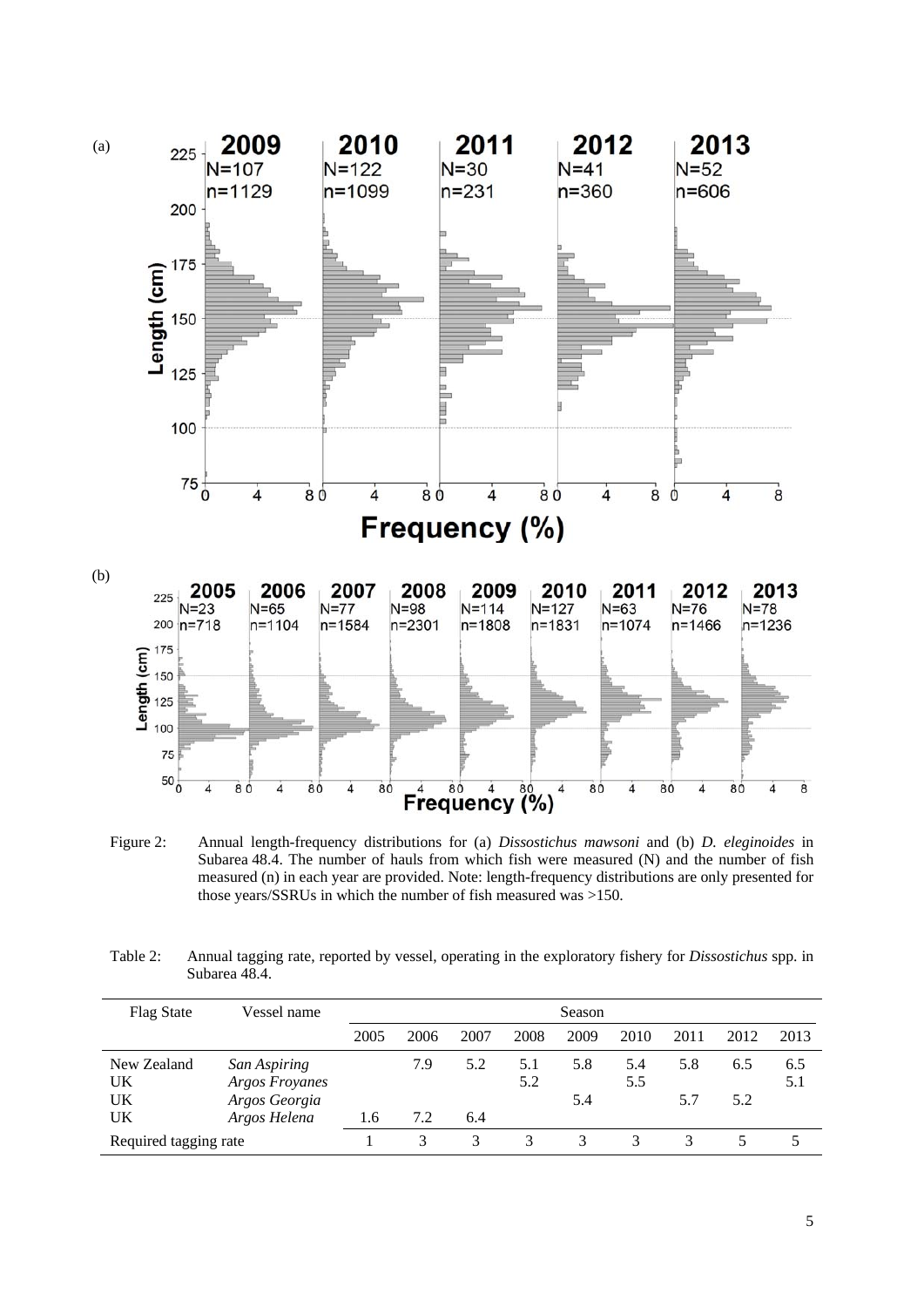Table 3: Number of individuals of (a) *Dissostichus mawsoni* and (b) *D. eleginoides* tagged in each year. The number of fish recaptured by each vessel/year is provided in brackets.

| <b>Flag State</b><br>Vessel name |                                                 |          | Season |        |   |        |                     |     |                      |        |                     |    |                |      |                       |        |                      |
|----------------------------------|-------------------------------------------------|----------|--------|--------|---|--------|---------------------|-----|----------------------|--------|---------------------|----|----------------|------|-----------------------|--------|----------------------|
|                                  |                                                 |          |        | 2006   |   | 2007   | 2008                |     | 2009                 |        | 2010                |    | 2011           |      | 2012                  | 2013   |                      |
| New Zealand<br>UK                | San Aspiring<br>Argos Froyanes                  |          | 10     | (0)    |   | (0)    |                     | 123 | (2)                  | 148    | (7)<br>54 (15)      | 25 | (3)            |      | 28(5)                 | 124(0) | 55 (0)               |
| UK<br>UK                         | Argos Georgia<br>Argos Helena                   |          |        |        |   |        |                     |     | 70(0)                |        |                     | 58 | (4)            |      | 119(1)                |        |                      |
| Total                            |                                                 |          |        | 10(0)  | 1 | (0)    |                     |     | 193(2)               |        | 202 (22)            | 83 | (7)            |      | 147(6)                | 179(0) |                      |
| (b)                              |                                                 |          |        |        |   |        |                     |     |                      |        |                     |    |                |      |                       |        |                      |
| <b>Flag State</b>                | Vessel name                                     |          |        |        |   |        |                     |     |                      | Season |                     |    |                |      |                       |        |                      |
|                                  |                                                 | 2005     |        | 2006   |   | 2007   | 2008                |     | 2009                 |        | 2010                |    | 2011           |      | 2012                  |        | 2013                 |
| New Zealand<br>UK<br>UK          | San Aspiring<br>Argos Froyanes<br>Argos Georgia |          |        | 88 (0) |   | 251(2) | 252(11)<br>252 (12) |     | 309 (15)<br>249 (14) |        | 162(17)<br>256 (16) |    | 110(22)<br>115 | (17) | 218 (24)<br>85<br>(9) |        | 239 (21)<br>231 (32) |
| UK                               | Argos Helena                                    | 42 (0)   |        | 4(0)   |   | 40(0)  |                     |     |                      |        |                     |    |                |      |                       |        |                      |
| Total                            |                                                 | 42 $(0)$ |        | 134(0) |   | 291(2) | 504 (23)            |     | 558 (29)             |        | 418 (33)            |    | 225            | (39) | 303 (33)              |        | 470 (53)             |

18. WG-FSA-09/17 and 09/18 provided a comprehensive analysis of the distribution of the two species in Subarea 48.4 (Figure 3). More recent tagging data has shown that small numbers of *D. eleginoides* move between Subareas 48.3 and 48.4. For example, of 2 943 *D. eleginoides* tagged in Subarea 48.4 between 2005 and 2013, 169 fish were recaptured in Subarea 48.4 and eight in Subarea 48.3.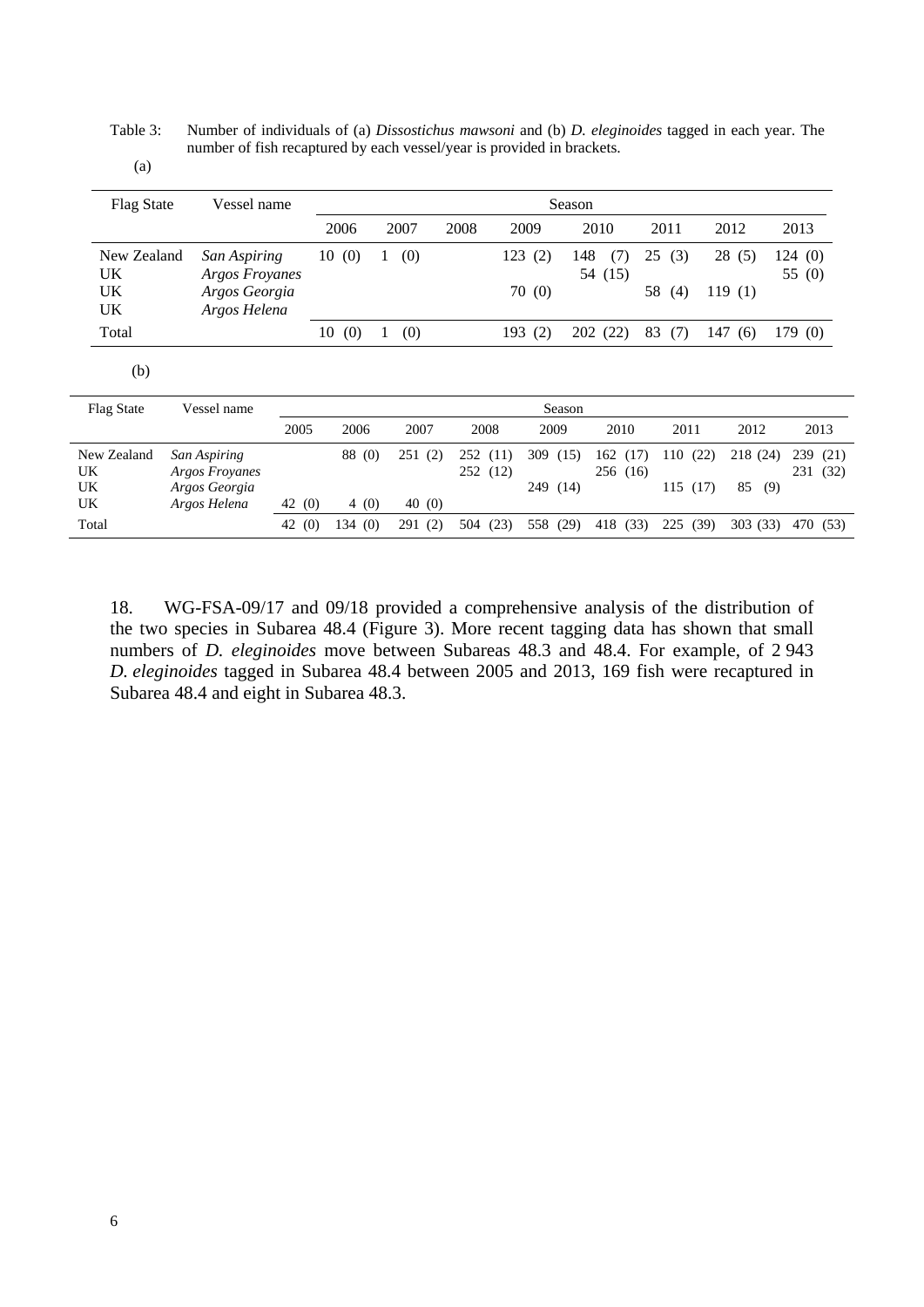

Figure 3: Catch distribution of the two *Dissostichus* species in Subarea 48.4.

### **Life-history parameters**

### **Data collection**

19. *Dissostichus* spp. are large long-lived species, belonging to the family Notothenidae, or 'Antarctic cods'. Toothfish show distinct depth preferences with age, with juveniles living on the continental shelf and moving into deeper water as they reach maturity. Toothfish are predators, primarily feeding on fish, cephalopods and crustaceans, and they may also scavenge. Two species of toothfish occur in Subarea 48.4 and have a similar biology, however, *D. mawsoni* grows larger than *D. eleginoides* and tends to inhabit cooler, more southerly waters.

### **Parameter estimates**

20. The biological parameters assumed in the stock assessment (Table 4) are taken from the scientific literature, where available. These values are derived from analyses of the biological data collected by scientific observers on board fishing vessels (see below). Where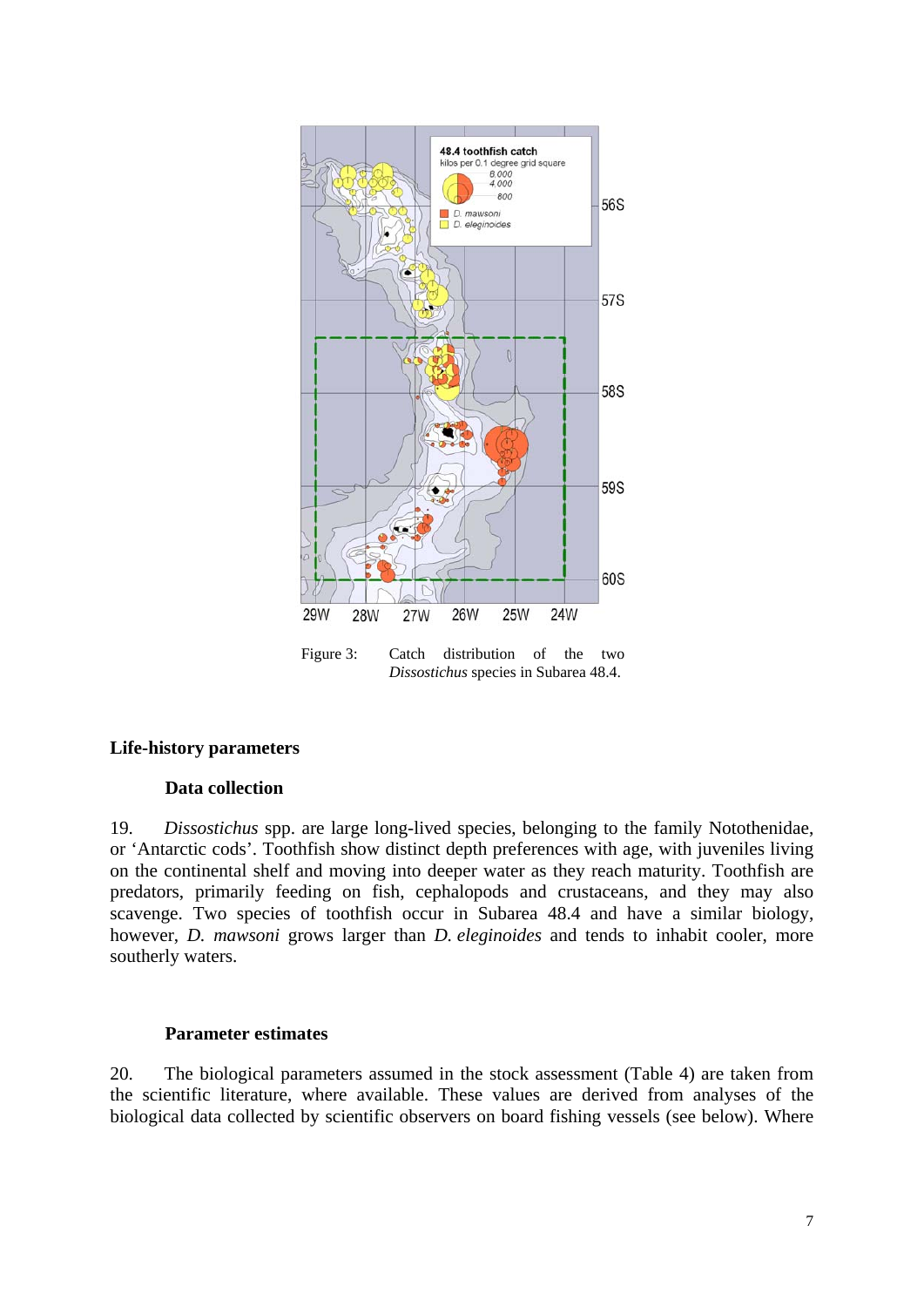derived values are not available (e.g. natural mortality and the steepness of the stock and recruit relationship), values have been assumed that are consistent with the assumed values for other toothfish assessments conducted by CCAMLR.

| Component                              | Parameter                      | Value    | Component                               | Parameter | Value  |
|----------------------------------------|--------------------------------|----------|-----------------------------------------|-----------|--------|
| Natural mortality                      | M                              | 0.13     | Tag-related growth<br>retardation       |           | 0.5    |
| <b>VBGF</b>                            | K                              | 0.09     | CASAL tag loss rate                     |           | 0.0064 |
| <b>VBGF</b>                            | $t_0$                          | 0.0      | Immediate tagging<br>survivorship       |           | 0.1    |
| <b>VBGF</b>                            | $L_{\scriptscriptstyle\infty}$ | 153      | Tag probability of detection            |           | 1      |
| Length to mass<br>$(cm \text{ to } t)$ | a                              | 2.71E-08 |                                         |           |        |
| Length to mass                         | b                              | 2.8      | Stock-recruit relationship<br>steepness | h         | 0.75   |
| Maturity range:<br>0 to full maturity  |                                | $1 - 23$ | Lognormal recruitment SD                |           | 1.0    |

Table 4: Biological parameters assumed for *Dissostichus eleginoides* in Subarea 48.4.

### **By-catch of fish**

21. Catch limits for by-catch species groups (macrourids, rajids and other species) are defined in CM 41-03. The macrourid by-catch limit is 11 tonnes, whilst the rajid by-catch limit is 3.5 tonnes.

22. If the by-catch of skates and rays exceeds 5% of the catch of *Dissostichus* spp. in any one haul or set, or if the catch of *Macrourus* spp. reaches 150 kg and exceeds 16% of the catch of *Dissostichus* spp. in any one haul or set, then the fishing vessel must move at least 5 n miles away for a period of at least five days.

23. In addition to the mitigation measures in CM 41-03, rajids are handled and released following 'Year-of-the-Skate' protocols to maximise their survival.

24. The by-catch in Subarea 48.4 consists predominantly of macrourids, with a maximum of 26 tonnes being recorded in 2009.

25. In 2013 by-catch of skates and rays and *Macrourus* spp. were within the limits set out in CM 41-03 and the move-on rule was not triggered.

26. Catches of by-catch species groups (macrourids, rajids and other species), their respective catch limits, and number of rajids released alive, are summarised in Table 5.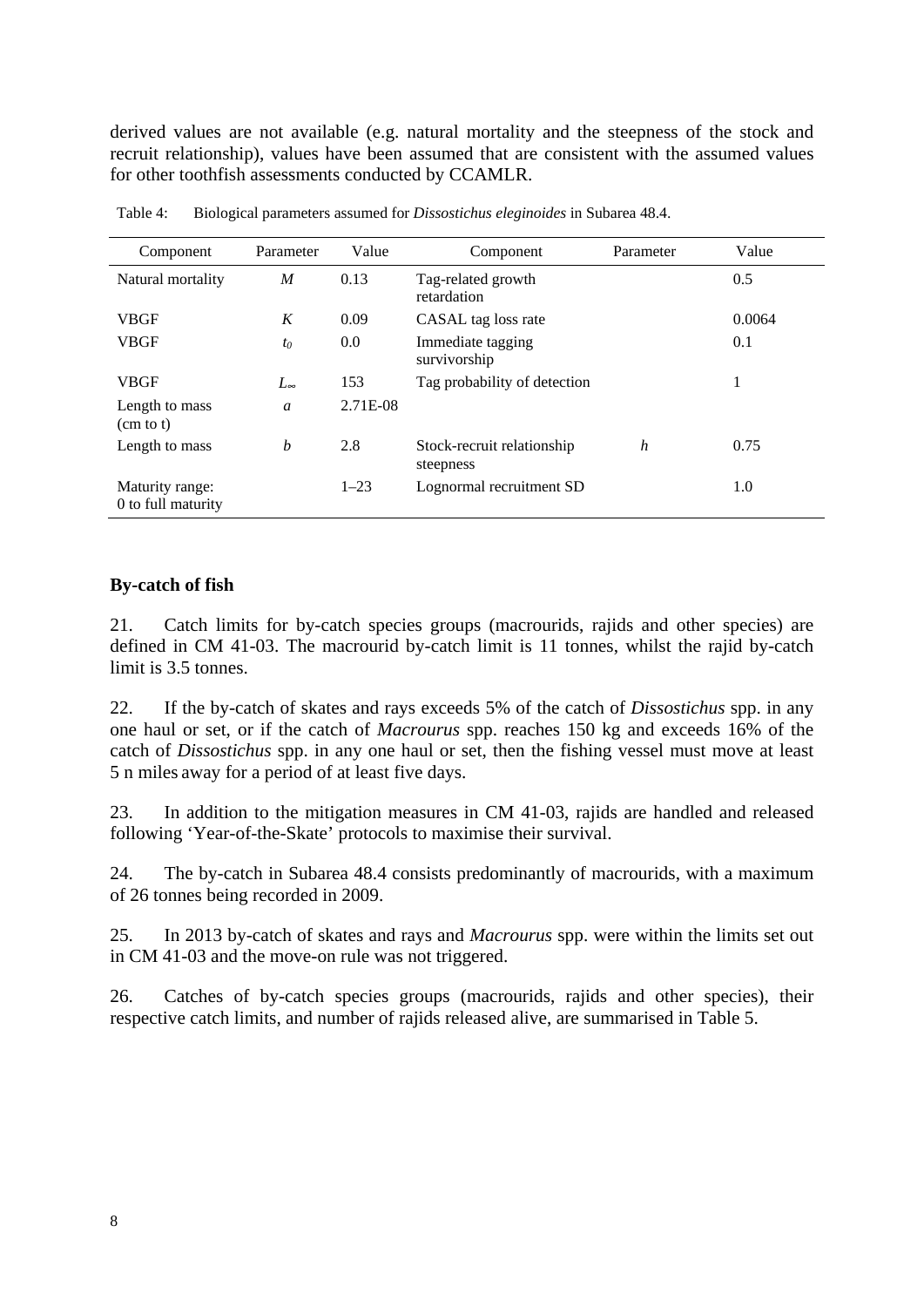| Table 5: | Catch history for by-catch species (macrourids, rajids and other species), including catch limits and |
|----------|-------------------------------------------------------------------------------------------------------|
|          | number of rajids released alive, in Subarea 48.4. Catch limits are for the whole fishery (see         |
|          | CM 33-03 for details). (Source: fine-scale data.)                                                     |

| Season | <b>Macrourids</b>        |                               |                         | Rajids                        |                    | Other species           |                            |  |
|--------|--------------------------|-------------------------------|-------------------------|-------------------------------|--------------------|-------------------------|----------------------------|--|
|        | Catch limit<br>(tonnes)  | Reported<br>catch<br>(tonnes) | Catch limit<br>(tonnes) | Reported<br>catch<br>(tonnes) | Number<br>released | Catch limit<br>(tonnes) | Reported catch<br>(tonnes) |  |
| 2005   | $\overline{\phantom{a}}$ | 3                             |                         | $\theta$                      |                    |                         |                            |  |
| 2006   | $\overline{\phantom{a}}$ |                               | -                       |                               | 4359               |                         |                            |  |
| 2007   |                          | 14                            |                         |                               | 6515               |                         |                            |  |
| 2008   |                          | 16                            |                         |                               | 8276               |                         |                            |  |
| 2009   |                          | 26                            |                         |                               | 9767               |                         |                            |  |
| 2010   |                          | 16                            |                         |                               | 6183               |                         |                            |  |
| 2011   |                          |                               |                         |                               | 4680               |                         |                            |  |
| 2012   |                          |                               |                         |                               | 5582               |                         |                            |  |
| 2013   |                          | 6                             |                         |                               | 3115               |                         |                            |  |

#### **Assessments of impacts on affected populations**

27. The distribution of rajids and macrourids in Subarea 48.4 has been investigated and initial results of their distributions were provided in WG-FSA-09/17 and 09/18. Two-hundred skate were tagged in Subarea 48.4 in 2013 so that a total of 7 036 skate have now been tagged in this subarea, although to date only 261 tagged skate have been recaptured from this subarea.

28. Although catch rates for macrourids in Subarea 48.4 North were high at the start of the fishery, vessels have altered their fishing techniques and areas and rates have subsequently dropped; both macrourid and rajid catches were within the catch limits in 2013.

29. Macrourid catches were previously thought to almost entirely comprise *Macrourus whitsoni.* Recent taxonomic studies (including genetic analyses) now indicate that the *Macrourus* population comprises two species, including *M. whitsoni* and the recently described species *M. caml* (WG-FSA-10/33; McMillan et al*.*, 2012).

#### **Invertebrate by-catch including VME taxa**

30. There are no registered VMEs or VME Risk Areas in Subarea 48.4.

#### **Incidental mortality of birds and mammals**

#### **Incidental mortality**

31. In 2009 one chinstrap penguin (*Pygoscelis antarctica*) was injured in the fishery in Subarea 48.4. There have been no other observed seabird or marine mammal mortalities in this fishery.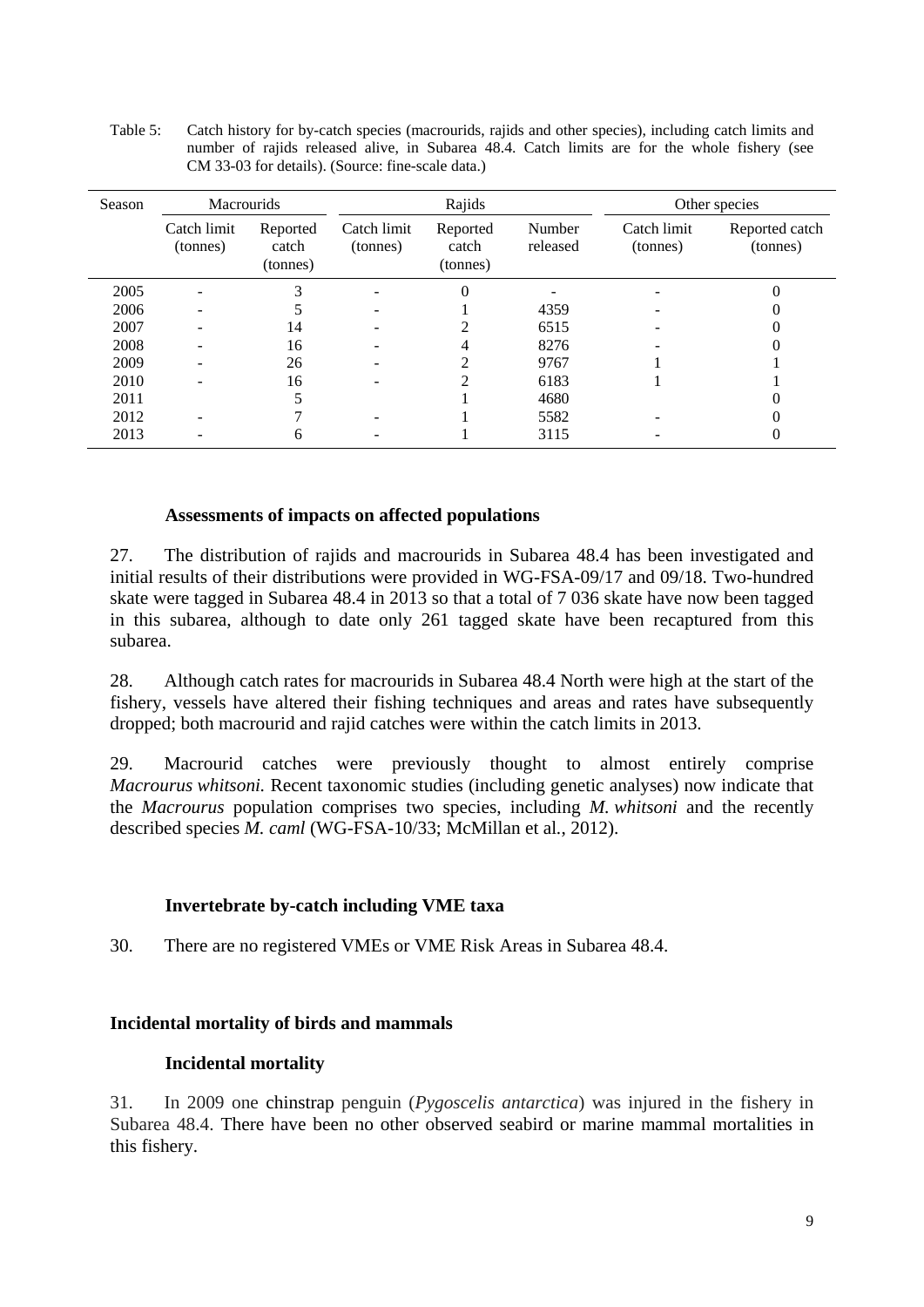### **Mitigation measures**

32. CM 25-02 on minimisation of the incidental mortality of seabirds in longline fishing applies to this subarea except paragraph 5 (that longlines shall be set at night only), if requirements of CM 24-02 are met. This exception means that longlines can be set in the daytime if vessels follow protocols to ensure that longlines sink quickly. CM 24-02 also stipulates a limit of three (3) seabirds per vessel during daytime setting.

33. The level of risk of incidental mortality of seabirds in Subarea 48.4 is category 3 (medium) (SC-CAMLR-XXX, Annex 8, paragraph 8.1).

### **Ecosystem implications and effects**

34. There is no formal evaluation available for this fishery.

### **Current management advice and conservation measures**

35. The limits on the exploratory fishery for *Dissostichus* spp. in Subarea 48.4 are defined in CM 41-03. The limits in force and the advice of WG-FSA to the Scientific Committee for the forthcoming season are summarised in Table 6.

| Element               | Limit in force for 2014                                                                                                                                                                                                                                                                                                                                                 |
|-----------------------|-------------------------------------------------------------------------------------------------------------------------------------------------------------------------------------------------------------------------------------------------------------------------------------------------------------------------------------------------------------------------|
| Access                | Subarea 48.4 is open to a fishery for <i>Dissostichus</i> spp.                                                                                                                                                                                                                                                                                                          |
| Catch limit           | The precautionary catch limit for <i>D. eleginoides</i> is 45 tonnes.<br>The precautionary catch limit for <i>D. mawsoni</i> is 24 tonnes.                                                                                                                                                                                                                              |
| Season                | 1 December to 30 November                                                                                                                                                                                                                                                                                                                                               |
| By-catch              | Precautionary catch limit for <i>Macrourus</i> spp. is 16% of the<br>combined Dissostichus spp. catch limit (11tonnes).<br>Precautionary catch limit for rajids is 5% of the combined<br>Dissostichus spp. catch limit (3.5 tonnes).<br>By-catch move-on rules for <i>Macrourus</i> spp. (more than 150 kg)<br>and 16% of toothfish catch in one haul) and rajids (5%). |
| Seabird<br>mitigation | In accordance with CM 25-02, except paragraph 5, if requirements<br>of $CM$ 24-02 are met.<br>Fishing in December, January, February, March, October and<br>November shall be in accordance with CM 24-02.<br>Limit of three (3) seabirds per vessel during daytime setting                                                                                             |
| <b>Observers</b>      | At least one (1) scientific observer appointed in accordance with<br>the CCAMLR Scheme of International Scientific Observation                                                                                                                                                                                                                                          |
| Data                  | Five-day catch and effort reporting<br>Haul-by-haul catch and effort data<br>Biological data reported by the CCAMLR scientific observer                                                                                                                                                                                                                                 |

Table 6: Limits on the fishery for *Dissostichus eleginoides* and *D. mawsoni* in Subarea 48.4 in force (CM 41-03).

(continued)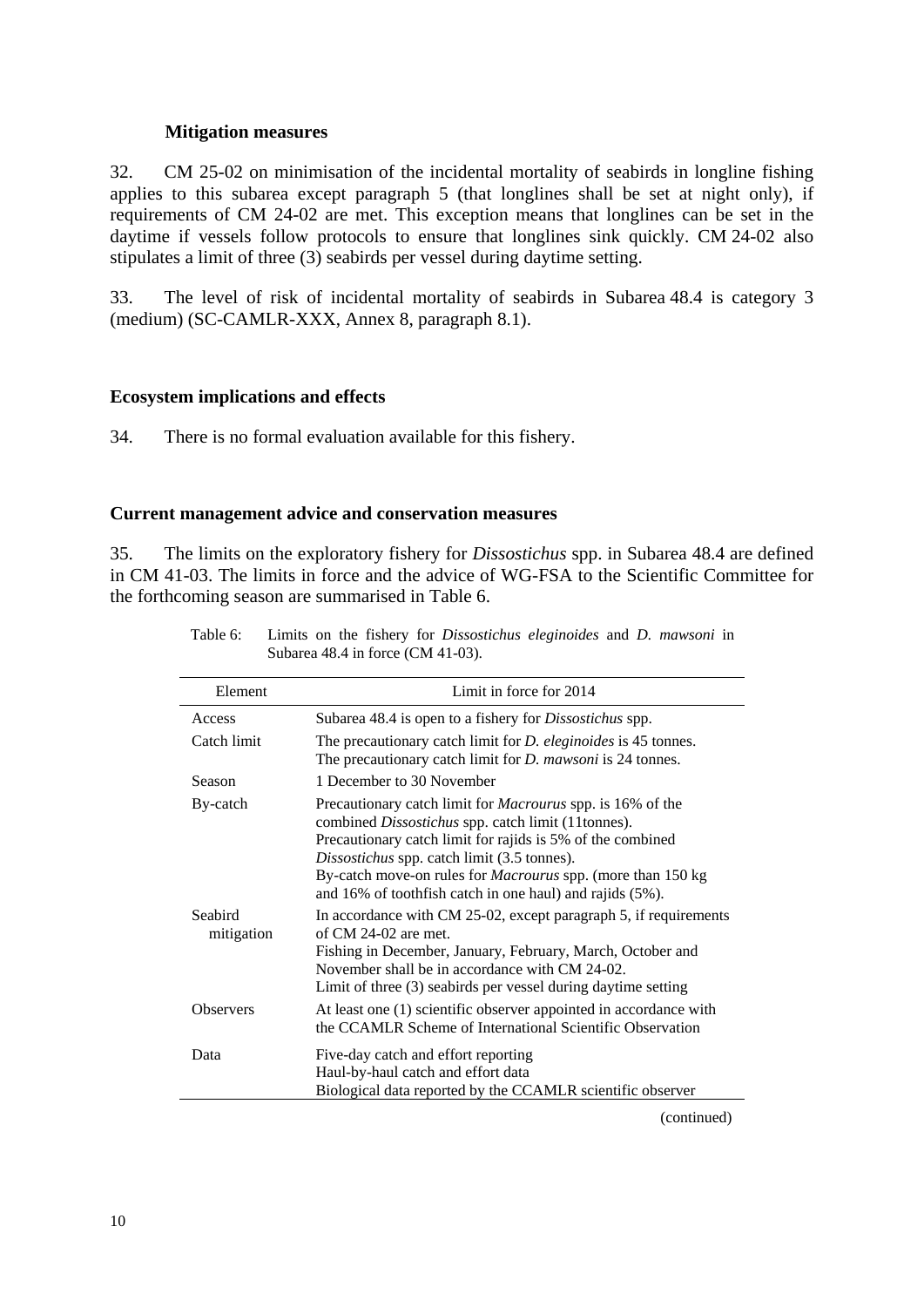Table 6 (continued)

| Element                     | Limit in force for 2014                                                                                                                                                                                                                                                                                                                                                |
|-----------------------------|------------------------------------------------------------------------------------------------------------------------------------------------------------------------------------------------------------------------------------------------------------------------------------------------------------------------------------------------------------------------|
| Research                    | Each vessel taking part in the fishery for <i>D. eleginoides</i> shall<br>undertake a tagging program in accordance with the CCAMLR<br>tagging protocol.<br>Tooth fish tagged at a rate of at least five fish per tonne of green<br>weight caught<br>Fish should be tagged in proportion to the species composition and<br>length-frequency distribution of the catch. |
| Environmental<br>protection | Regulated by CM 26-01                                                                                                                                                                                                                                                                                                                                                  |

# **Reference**

McMillan, P., T. Iwamoto, A. Stewart and P.J. Smith. 2012. A new species of grenadier, genus *Macrourus* (Teleostei, Gadiformes, Macrouridae) from the southern hemisphere and a revision of the genus. *Zootaxa*, 3165: 1–24.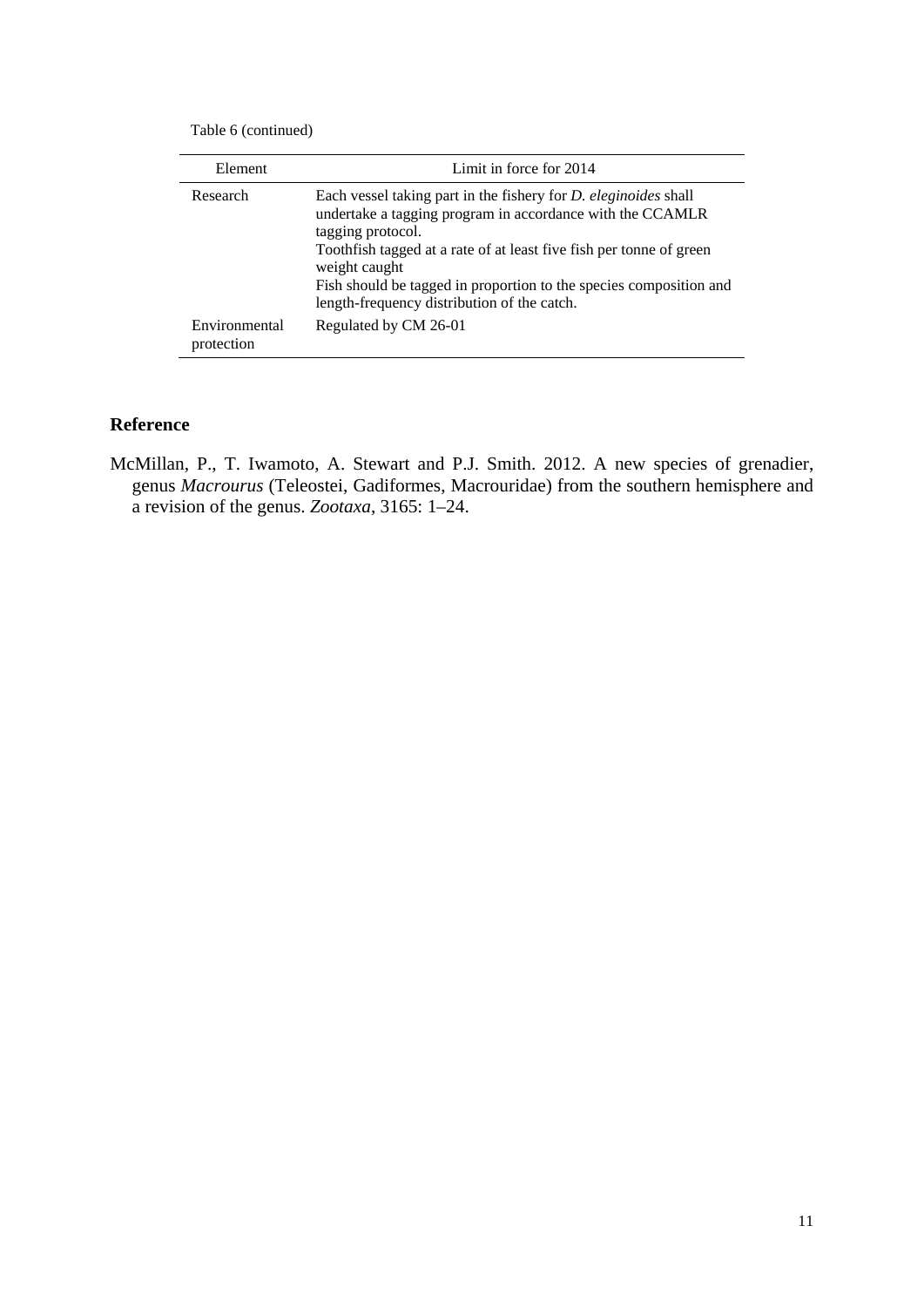# **STOCK ASSESSMENT**

# *D. mawsoni*

A1. The fishery for *D. mawsoni* in Subarea 48.4 has been in operation for only a few years. Catches are generally small and there is little or no ageing information at present. Consequently, the stock is assessed using a simple Petersen biomass estimate to which a harvest rate is applied to determine appropriate catch limits. The biomass estimates are quite variable ranging from around 500 tonnes to 1 000 tonnes.

# *D. eleginoides*

A2. The stock of *D. eleginoides* in Subarea 48.4 was assessed using an age-structured CASAL integrated stock assessment model for both sexes combined with ages from 1 to 50, the last age being a plus group. The model was run from 1990 to 2013 and was initialised assuming an equilibrium age structure at an unfished equilibrium biomass.

A3. The assessment model assumes a single area and single fleet fishery with a single sigmoid selection pattern estimated for the full time series. The use of a double normal selection pattern, to allow for potential dome-shaped selection in the fishery, was investigated in 2012, however, it was concluded that a sigmoid selection pattern provided a more robust model fit and gave more precautionary estimates of stock abundance.

A4. The assessment model includes tag-release and tag-recapture events for which data are available from 2005. The model assumes that tagging was applied to a cohort of fish simultaneously and that tagging from each year was applied as a single tagging event. The model applies the same population processes to both the tagged and untagged components of the modeled population. In addition, tagged fish were assumed to suffer a growth retardation equal to 0.5 years of zero growth following tagging. All fish are double-tagged with tag shedding estimated at  $0.0064$  year<sup>-1</sup> and an additional post-tagging mortality rate of 0.1.

A5. Model parameters are initially estimated by maximising the composite likelihood of the data, priors and penalties (the MPD estimates) and subsequently by estimating the Bayesian posterior distributions using Monte Carlo Markov Chains (MCMC). Model fits were evaluated at the initial MPD by investigating fits to observations and likelihood profiles of key parameters estimated by the model, specifically  $B_0$ .

A6. Likelihood profiles for  $B_0$  from the 2013 assessment (Figure A1) show generally consistent estimates of  $B_0$  from each of the datasets used in the assessment, particularly from the tag-release and recapture information which is included in the assessment primarily to provide an estimate of total abundance.

A7. Parameter uncertainty was estimated using MCMC analyses. The posterior distribution was sampled from 1 000 000 iterations, following an initial burn-in of 100 000 iterations, and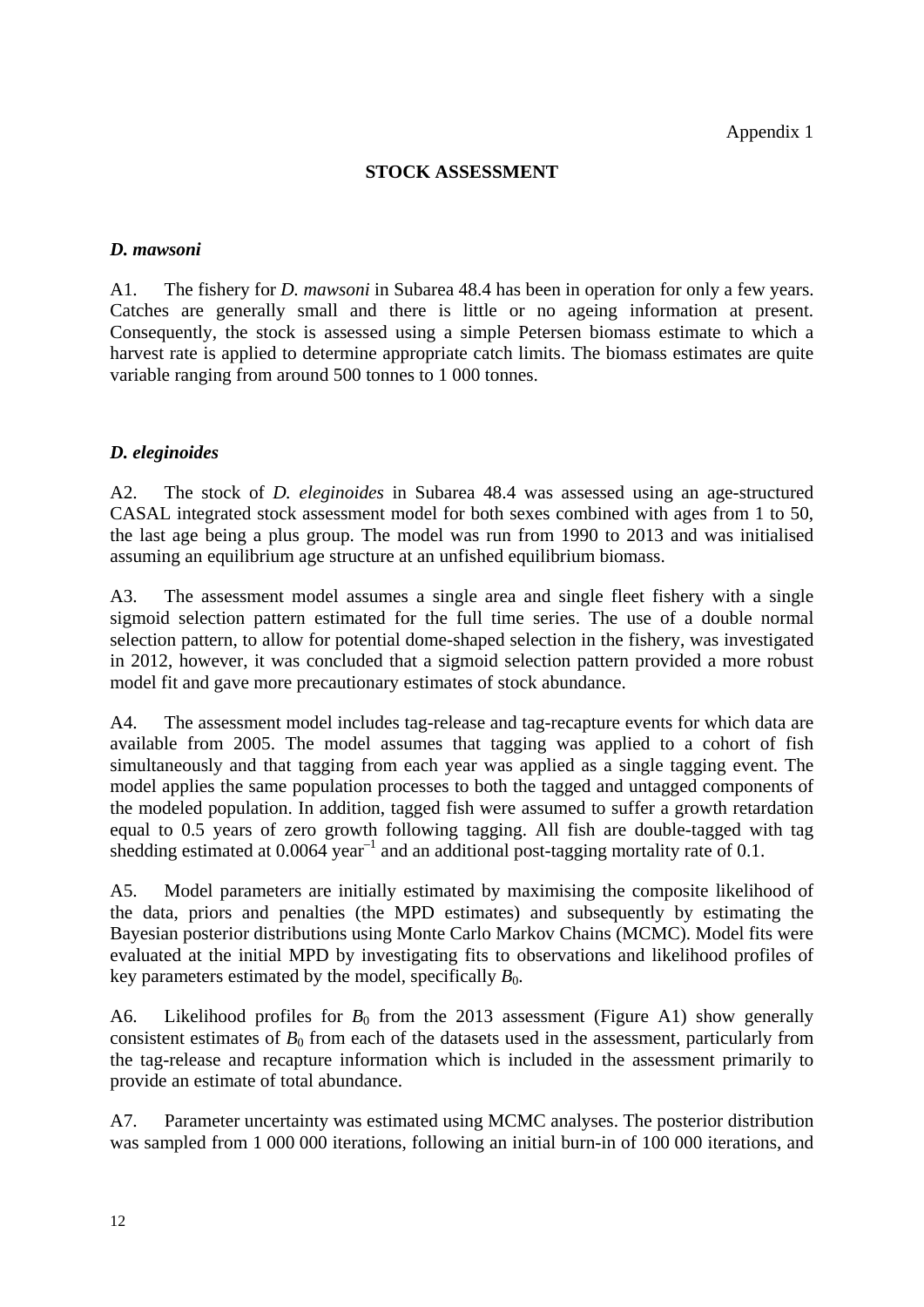thinned by a factor of 1 000, to achieve a final sample length of 1 000. Estimates of initial biomass levels and current biomass levels (Table A1) show the stock to be around 84% of  $B_0$ in 2013.

A8. Stochastic long-term projections conducted in accordance with the CCAMLR procedures for yield calculations (Figure A2) indicate that a constant yield of 45 tonnes will maintain SSB above 50% of  $B_0$  over the next 35 years with 50% probability.



Figure A1: *Dissostichus eleginoides* in Subarea 48.4: Likelihood profiles for values of *B*0. Negative log likelihood values have been rescaled to have minimum 0 for each dataset. Vertical line indicates the overall MPD estimate of  $B_0$ .

Table A1: *Dissostichus eleginoides* in Subarea 48.4: median spawning biomass and 95% CIs for the initial equilibrium SSB  $(B_0)$ , the current SSB  $(B_{\text{current}})$  and the ratio of current to initial SSB for the 2013 assessment.

| Assessment year | $\bm{D}_0$<br>(thousand tonnes) | $\mathbf{D}_{\text{current}}$<br>(thousand tonnes) | $B_{\text{current}}/B_0$ |
|-----------------|---------------------------------|----------------------------------------------------|--------------------------|
| 2013            | 1 384 (1 043–1 948)             | 1 158 (780–1 775)                                  | $0.84(0.75-0.91)$        |